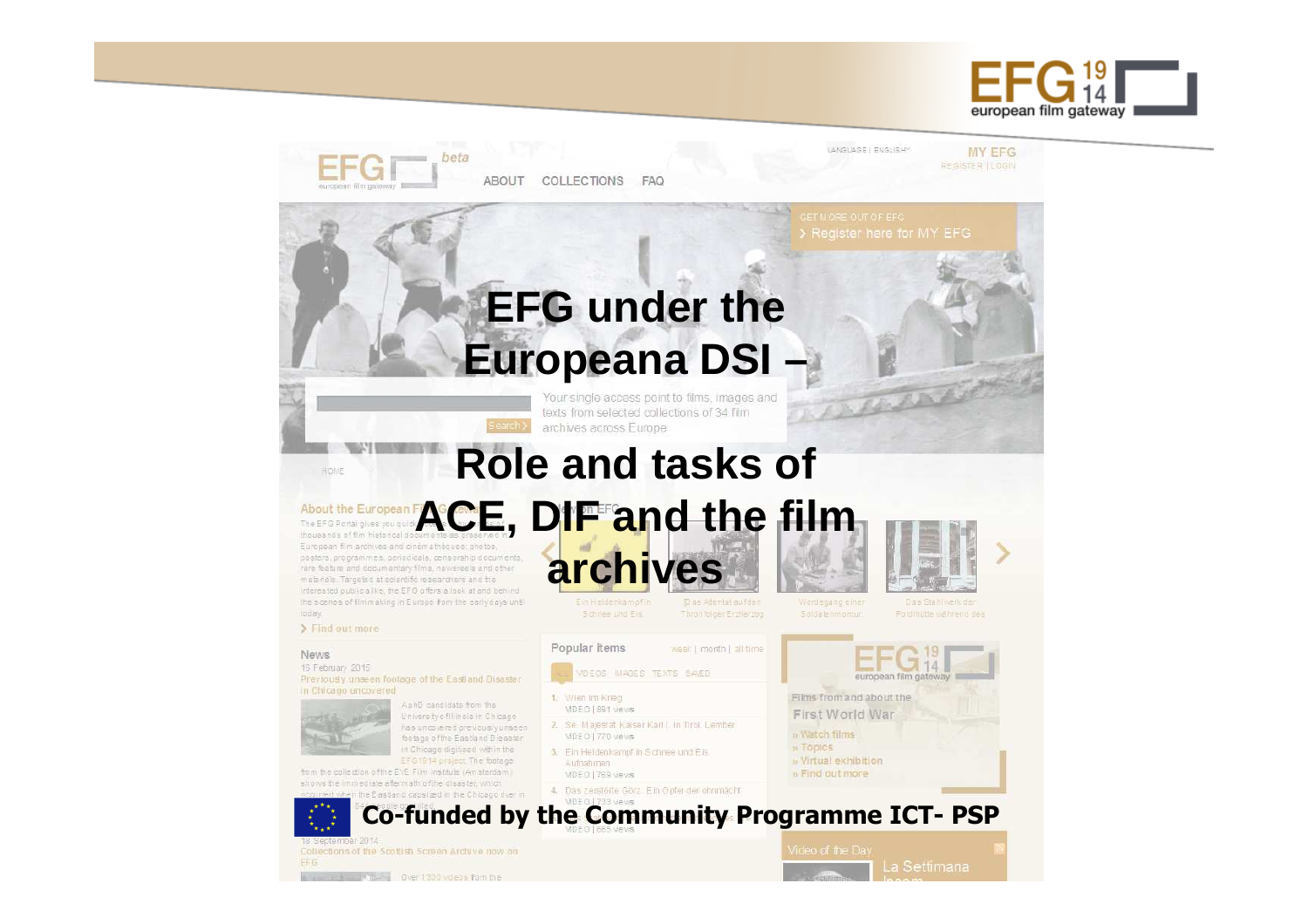

## **Activities and budget: ACE**

- Currently collections from 34 film archives and cinematheques available on EFG
- EFG Consortium represented in Europeana DSI through ACE and DIF
- ACE budget (in EUR)

| Person<br><b>Months</b> | Personnel | Subcontracting | Travel &<br>Subsistence | <b>Other specific</b><br>costs |       | Overheads   TOTAL budget |
|-------------------------|-----------|----------------|-------------------------|--------------------------------|-------|--------------------------|
|                         | 28,800    | 42.000         | 11.400                  | 1.000                          | 2.884 | 86.084                   |



- Contribute to discussions around the Europeana aggregation infrastructure innovation
- **Inform network of Europeana-related developments**
- **Discuss and promote the Europeana Content Re-use Framework (not** available yet)
- **Participation in project meetings and conferences relevant to EFG**
- General dissemination
- Subcontracting ACE archives for data contributions and data enrichment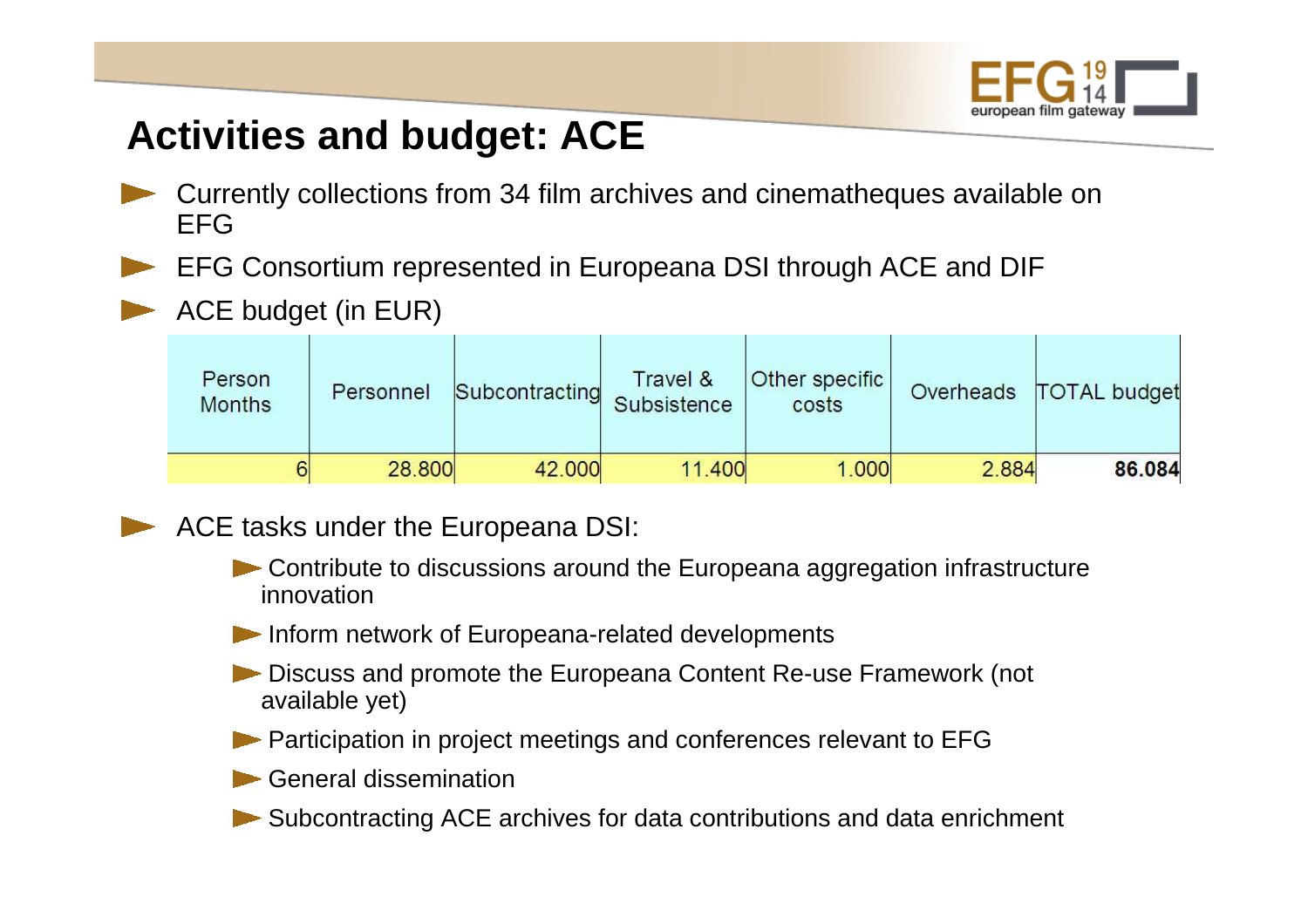

# **Activities and budget: DIF**

#### DIF budget (in EUR)

| Person<br>Personnel<br>months | Subcontracting Subsistence | Travel & | Other specific<br>costs | Overheads | TOTAL budget |
|-------------------------------|----------------------------|----------|-------------------------|-----------|--------------|
| 24                            | 115,200<br>53.000          | 8.400    | υ                       | 8.652     | 185.252      |

DIF subcontracting budget = mainly for technical work by CNR-ISTI

#### DIF tasks under Europeana DSI

- Supervision and coordination of data enrichment and data delivery activities of new and existing archives
- Moderation between archives and the technical provider
- Negotiations with potential further data providers (at least 4 archives)
- Coordination of the potential technical enhancement of EFG, such as the Metadata Editor
- Coordination and negotiations with a streaming provider (reelport) where necessary
- Editorial control of the EFG front-end (news, institution and collection description, etc)
- **Participation in meetings and conferences relevant to EFG**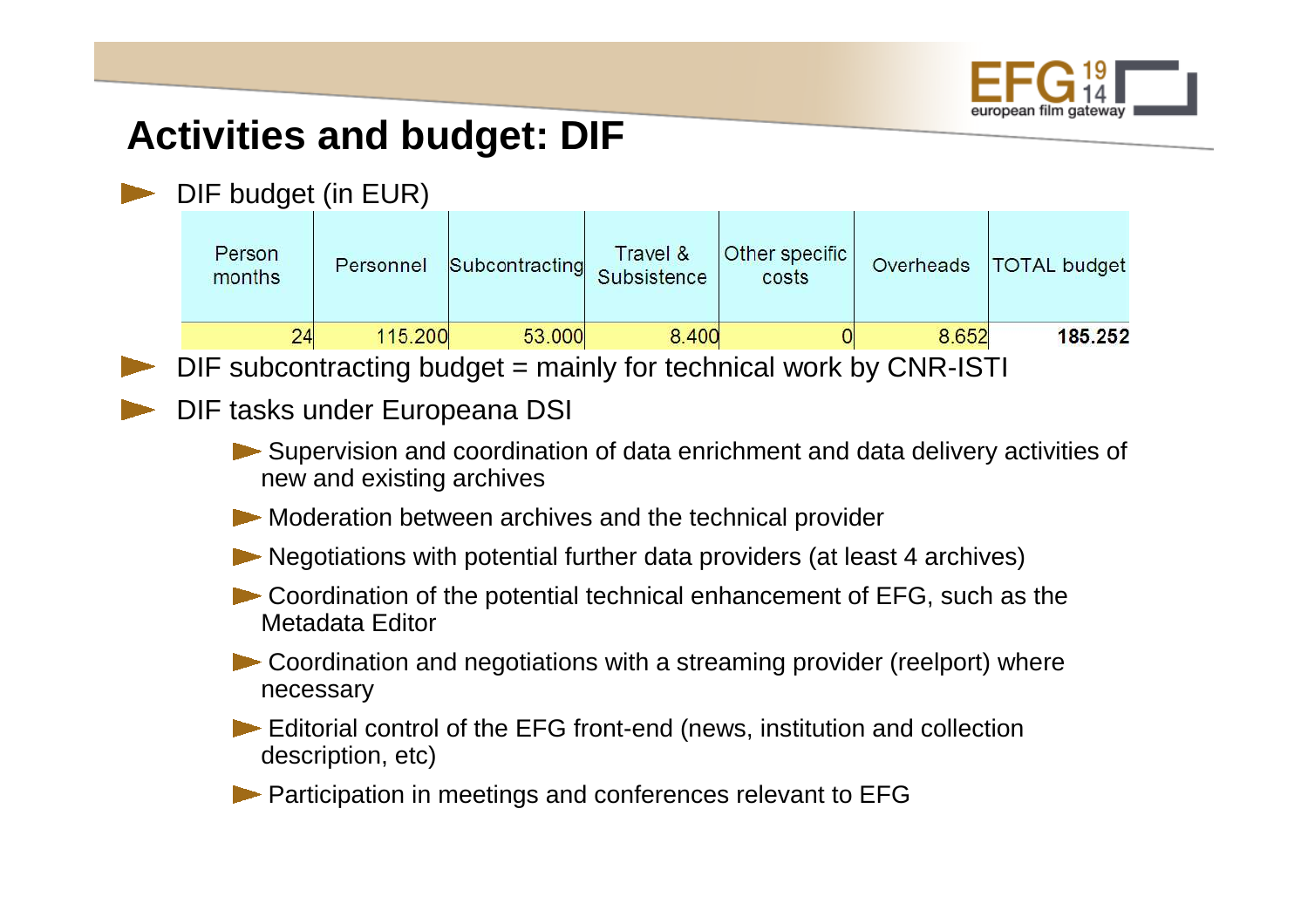

# **Survey**

- Survey among ACE archives to find out
	- Who is interested to do work for EFG under the Europeana DSI
	- What each archive proposes to contribute in more detail
	- How many work days your staff would need to carry out the activities proposed by you
	- $\blacktriangleright$  How the available subcontracting can best be distributed



Funding can be received for

- Giving access to new collections via EFG (from existing and new partners)
- Improving metadata quality of relevant amounts of objects (from existing partners)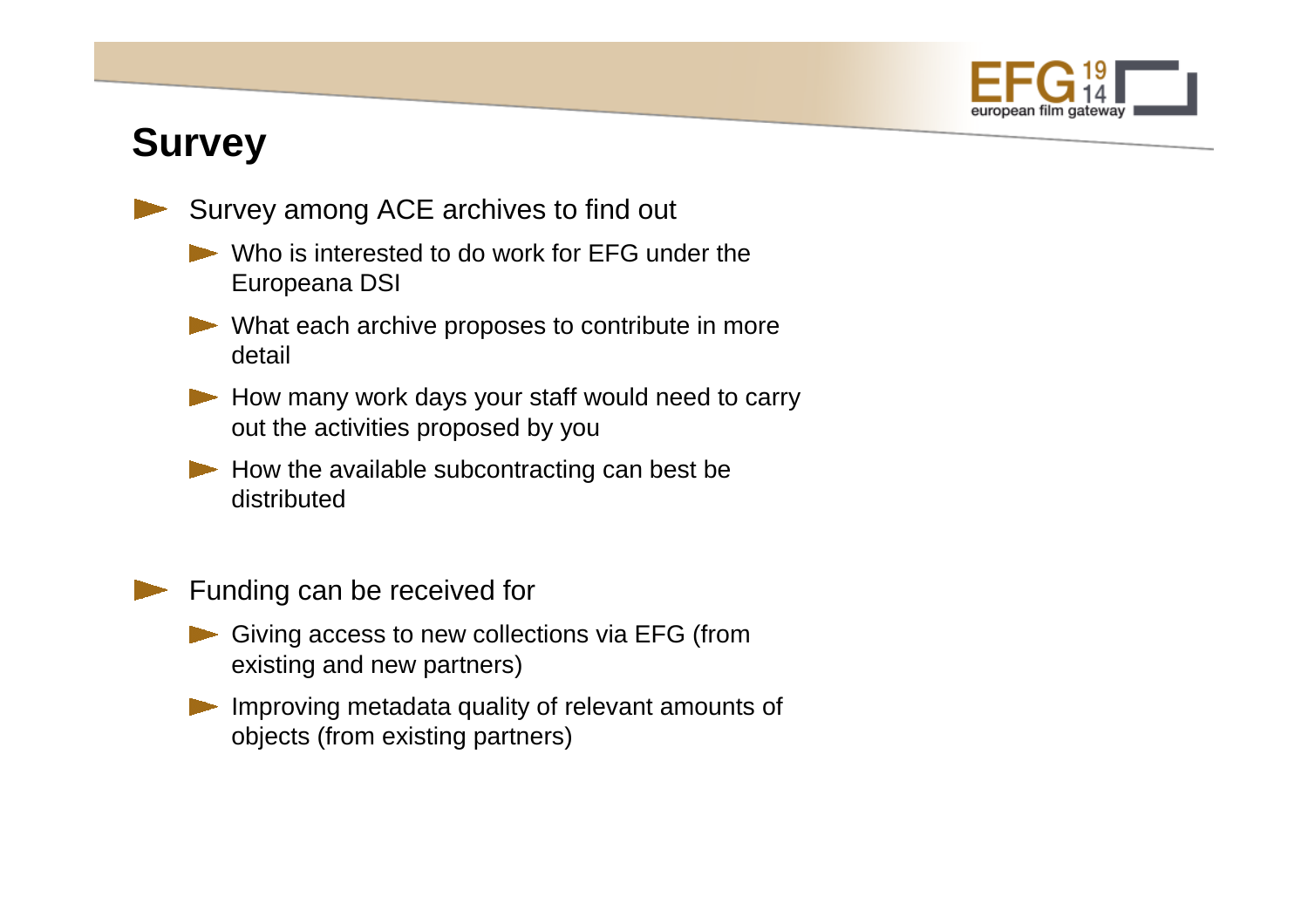

### **Survey among archives already connected**

- New contributions and/or data quality improvement
- Questions in this survey will center around the following:
	- What collection(s) do you plan to contribute?
	- How many objects will you make accessible?
	- What is their rights status?
	- How well are they described?
	- In what digital format are they available?
	- If you want to improve data already available in EFG: what are your plans and how many objects will be affected?
	- What method will you use to contribute the data to EFG?
	- Will you be able to use existing import filters?
	- How many work days will your institution need to invest?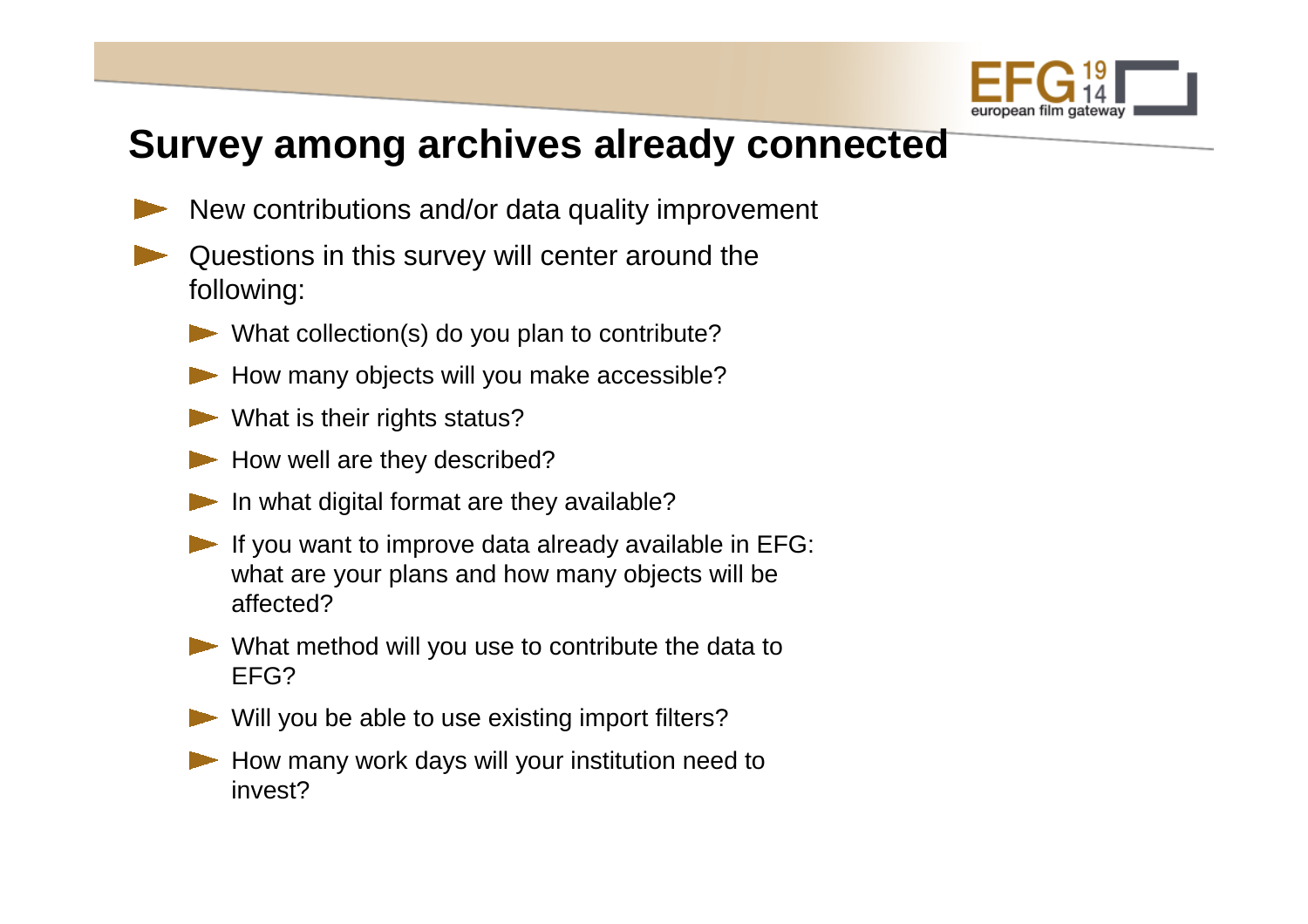

## **Survey among archives not yet connected**

- Questions in this survey will center around the following:
	- What collection(s) do you plan to contribute?
	- How many objects will you make accessible?
	- What is their rights status?
	- How well are they described?
	- In what digital format are they available?
	- What method will you use to contribute data to EFG?
	- How many work days will your institution need to invest?
- Additionally some questions about your local database(s)
	- Use of vocabularies and standards
	- Way how filmographic and holdings data are stored
	- Way how persons and corporations are stored
	- Can you create XML exports in-house?
	- When could you provide a test XML export?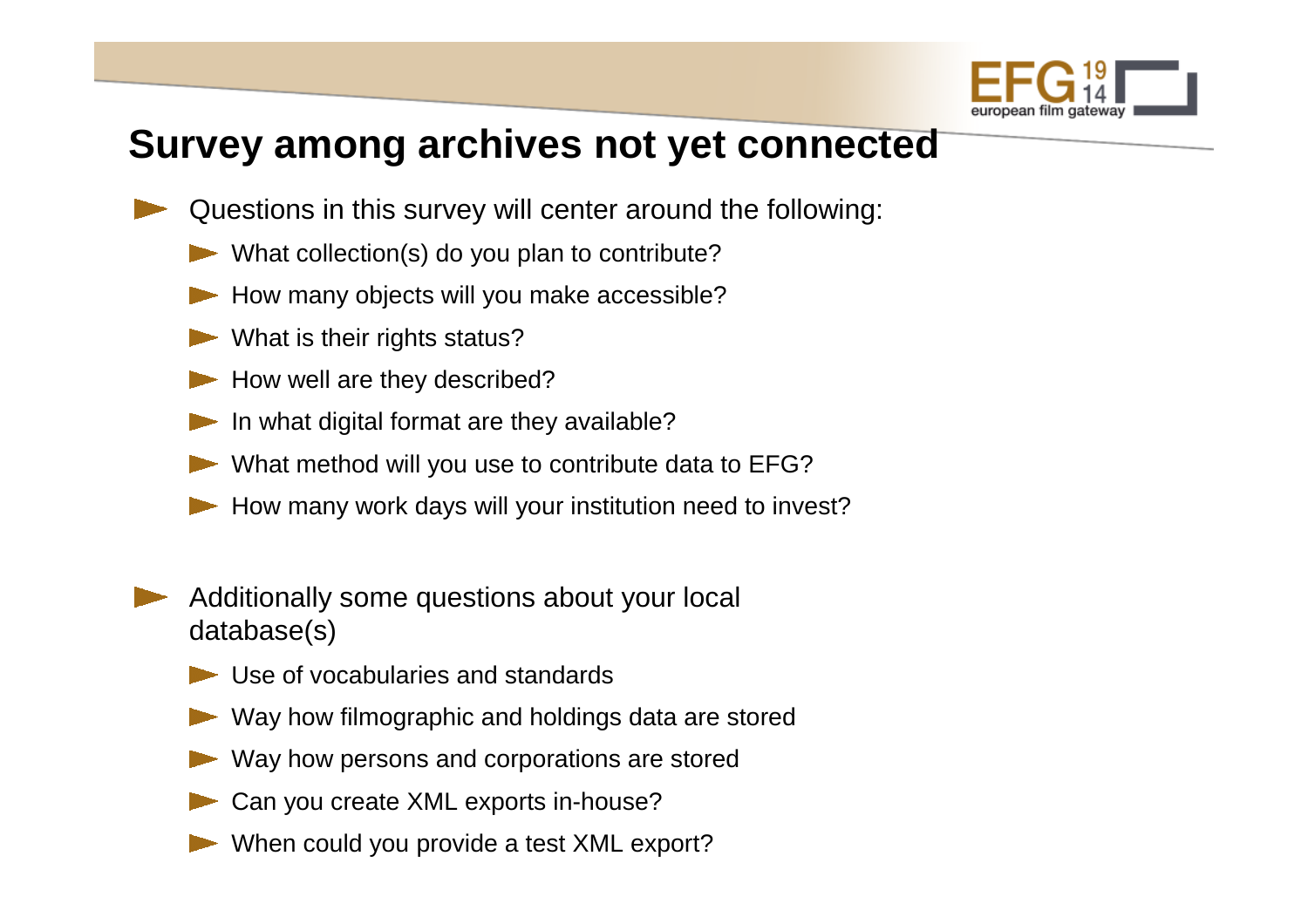

#### **Next steps**

- ACE and DIF to send out survey to ACE members next week
- Deadline for replies from archives: 14 August 2015
	- Based on the feedback received:
		- Negotiations about concrete tasks and resources needed between archives and DIF (August + early September)
		- **Confirmation of budget distribution and contractual** arrangements between archives and ACE (end of September)
		- Archives to work on data contribution and/or enrichment (October 2015 – February 2016)
	- Final data contributions need to be received by March 2016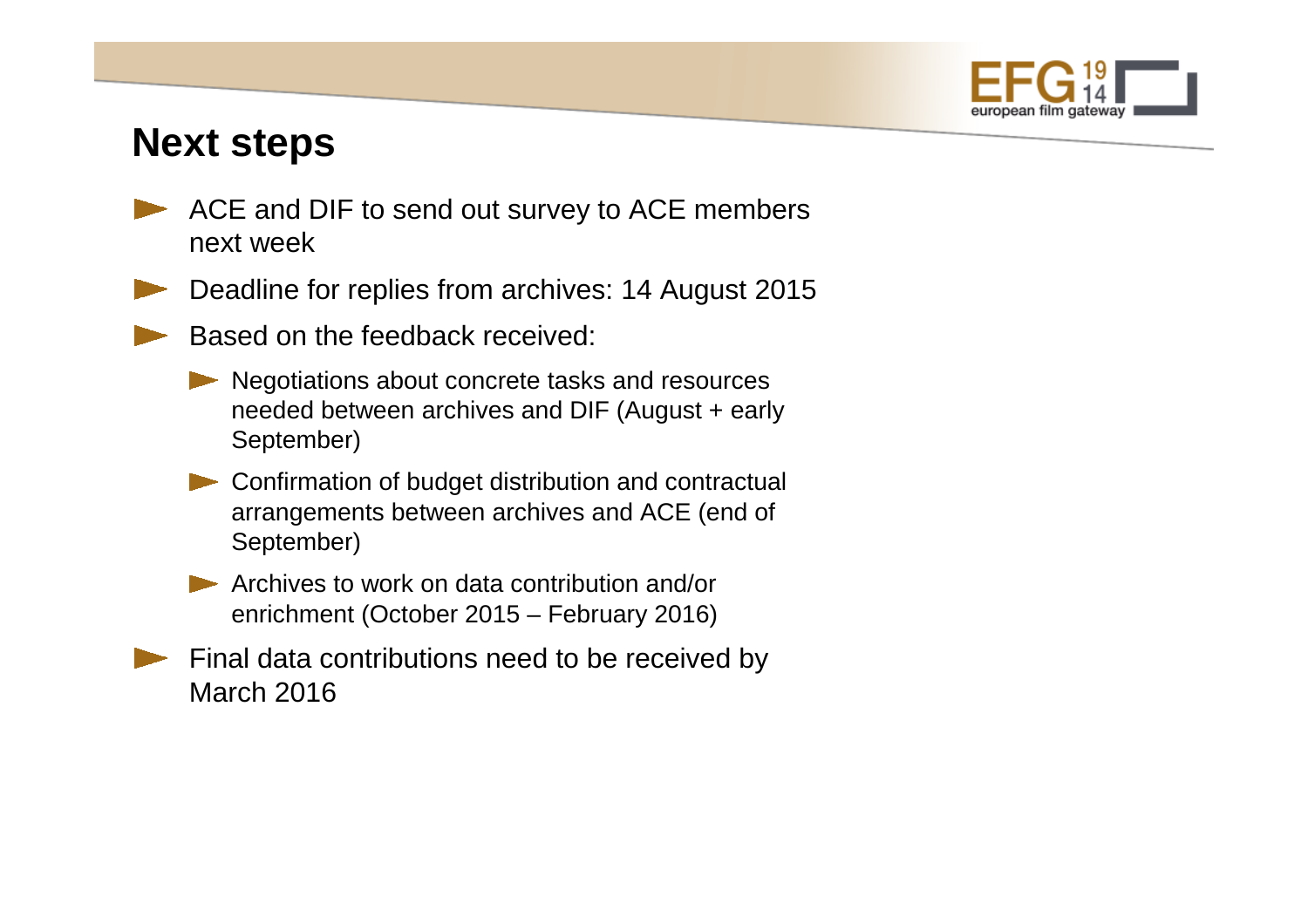

#### **Next steps in general**

Update of the EFG Content Management System and related software (ca. January 2016) → technical<br>sustainability until 2019 sustainability until 2019

Use Europeana DSI funding to develop clear strategyfor EFG

- Invitation to ACE members to join EFG task force (setup November)
- Focus on technical and conceptual development of EFG